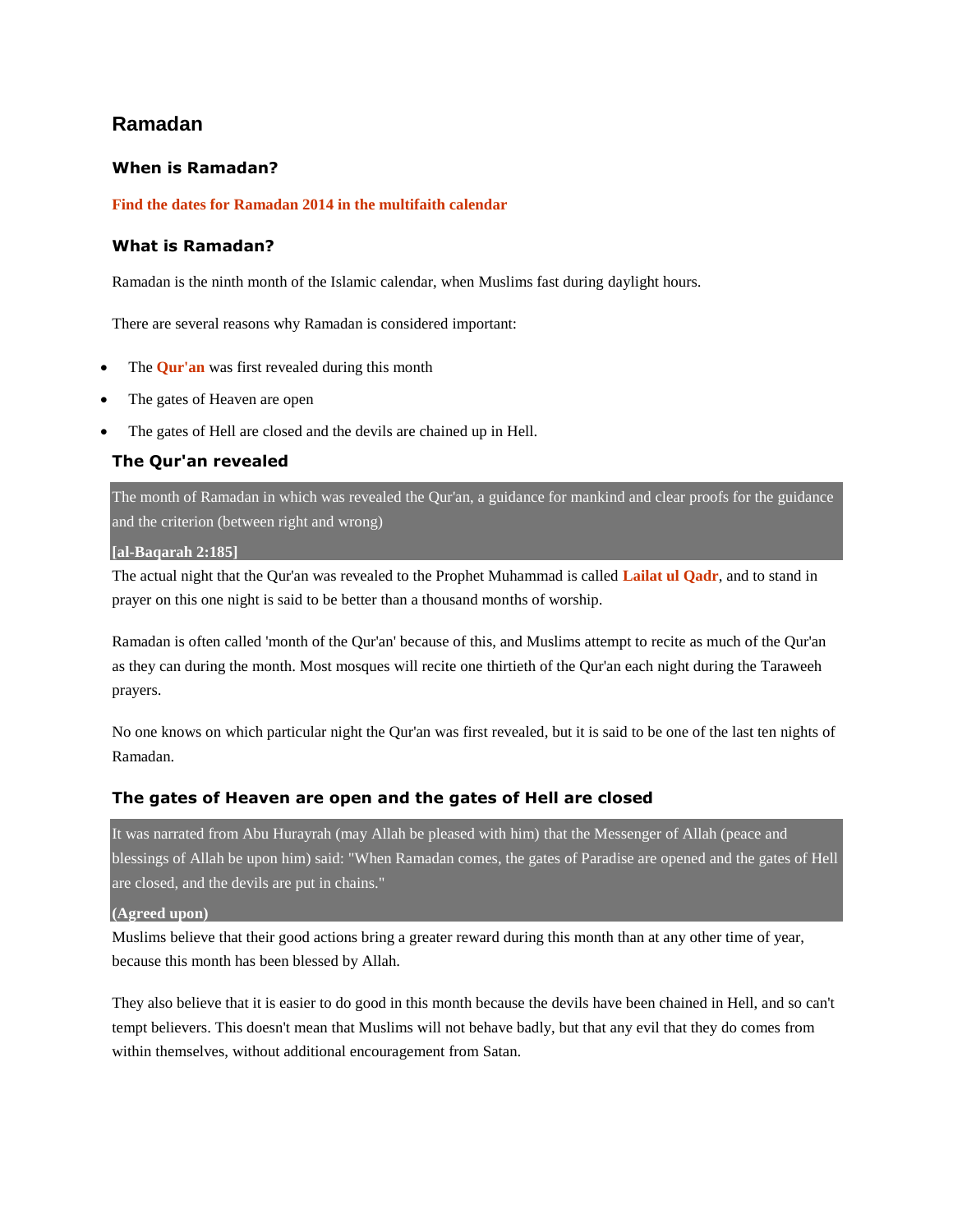Almost all Muslims try to give up bad habits during Ramadan, and some will try to become better Muslims by praying more or reading the Qur'an.

Muslims believe that this is one way that the chaining up of the devils is manifested, since there is no other reason for them to do so.

# **Special practices**

There are a number of special practices which are only done during Ramadan.

## **Fasting the whole month long**

Although Muslims fast during other times of the year, Ramadan is the only time when **[fasting, or](http://www.bbc.co.uk/religion/religions/islam/practices/sawm.shtml)** *sawm*, is obligatory during the entire month for every able Muslim.

Ramadan is intended to increase self-control in all areas, including food, sleeping, sex and the use of time.

## **Taraweeh Prayers**

These are long night prayers, which are not obligatory, but highly recommended.

Mosques are filled with worshippers who go to attend these prayers, which usually last for one and a half to two hours.

These prayers also give Muslims a chance to meet at the mosque every day, and so they also help to improve relationships in the Muslim community.

### **I'tikaf**

I'tikaf refers to going into seclusion during the last ten nights of Ramadan, in order to seek **[Lailat ul Qadr](http://www.bbc.co.uk/religion/religions/islam/holydays/lailatalqadr.shtml)** by praying and reading the Qur'an. Some people live in the mosque during this time for serious reflection and worship. Others spend a few hours at the mosque or home.

# **The date of Ramadan**

#### **[Find the dates for Ramadan 2014 in the multifaith calendar](http://www.bbc.co.uk/religion/tools/calendar/faith.shtml?muslim)**

### **Confusion**

Ramadan is the ninth month of the Islamic calendar and as with all months in the Islamic calendar, its start is based on the sighting of the new moon.

There can be confusion and disagreement over the starting date of this month. Since the month is full of blessings and marks the beginning of fasting, or **[sawm](http://www.bbc.co.uk/religion/religions/islam/practices/sawm.shtml)**, accuracy is very important.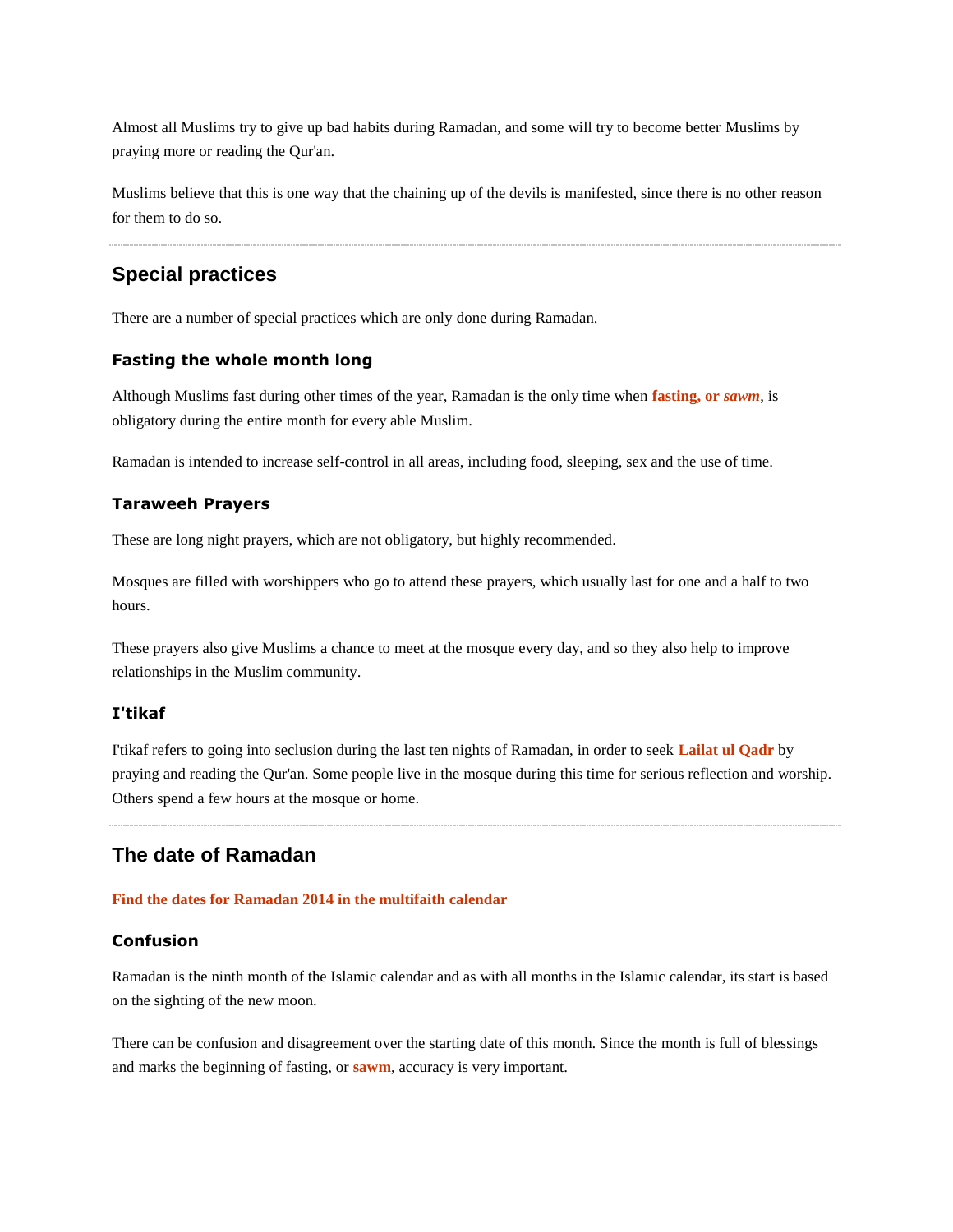Since Muslims live all over the world, but Islam started in what is now known as Saudi Arabia, they may not agree as to which country's first moon sighting marks the start of the month.

But although Muslims do often start and end Ramadan on slightly different days, there is little real ill will, and it is forgotten once the fasting starts.

### **Sighting in each country**

Some Muslims believe that a new moon sighting from their individual country marks the start of Ramadan.

One argument for accepting this is that Islam is regarded as a way of life for all people. Choosing a local sighting includes those who do not have access to technology or fast communication.

It's argued that unity within a known geographic location is more important than celebrating Ramadan with people who live in another country or continent.

## **Sighting in Arabian Peninsula**

Other Muslims believe that the sighting of the new moon from Arabian Peninsula marks the beginning of Ramadan.

They believe this unifies all Muslims, as well as carrying on the tradition of the Prophet Muhammad.

## **Technology**

Some Muslims believe that technology should be used to mark the true date.

## **Health advice**

### **Advice on health during Ramadan**

*In this section, Professor [Saghir Akhtar](http://www.bbc.co.uk/religion/biographies.shtml#saghirakhtar) gives his health tips for fasting.*

Ramadan is a month where believers learn to exercise self-control. A major facet of this is the abstinence from food and drink that is prescribed to all healthy Muslims during the hours of sunrise to sunset. Although the sick are exempt, many continue to fast and therefore abstain not only from eating and drinking water but also from consuming oral medications and intravenous nutritional fluids. This article provides a personal reflection on what advice might be pertinent for fasting Muslims in good health and those on medication.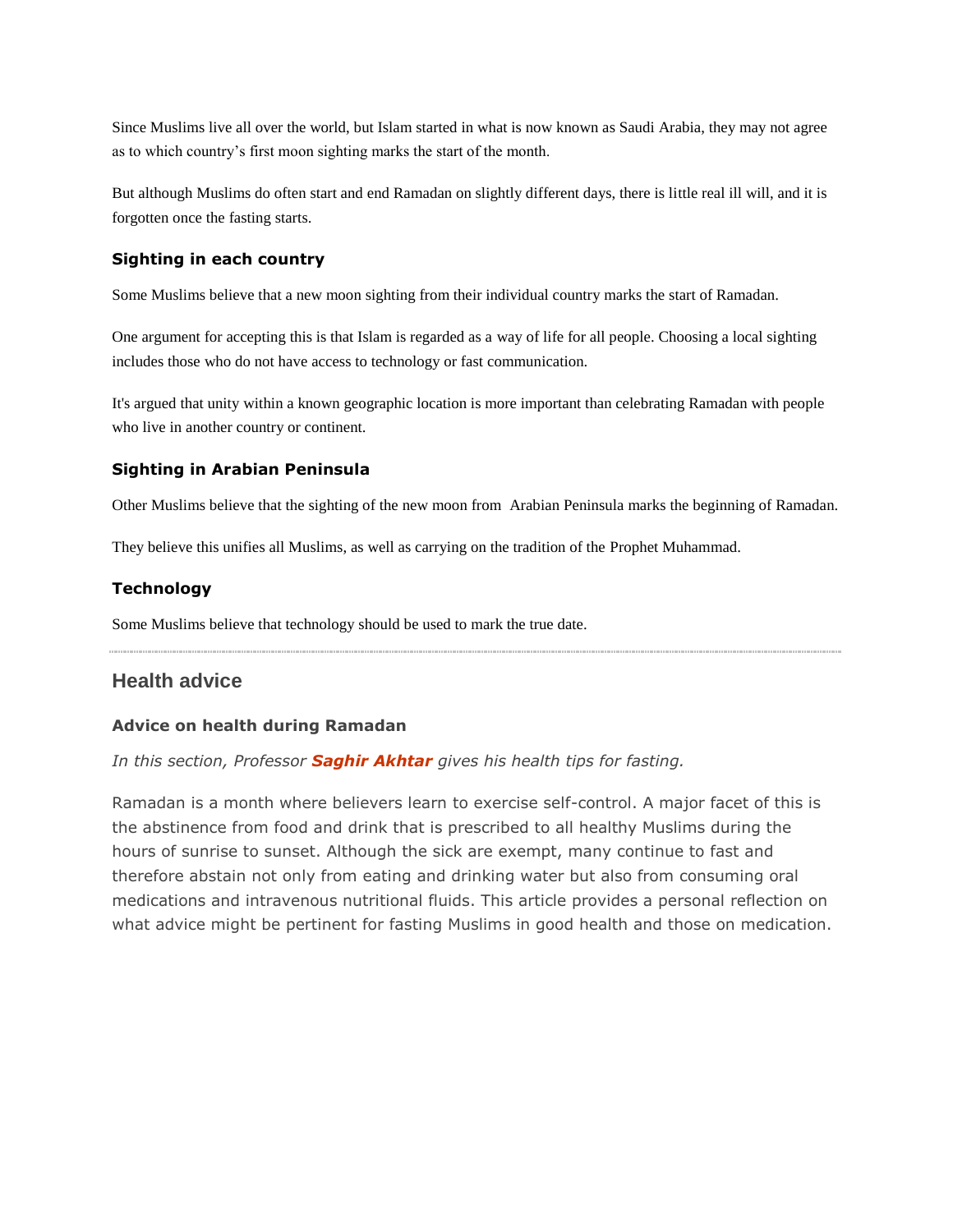## **Advice on diet**



During years where Ramadan falls in the winter, and the long hot days of the summer a mere distant memory, most of the health problems are likely to arise from inappropriate diet, over-eating and insufficient sleep. Firstly, there is no need to consume excess food at *Iftar*(the food eaten immediately after sunset to break the fast), dinner or *Sahur* (the light meal generally eaten about half an hour to one hour before dawn).

The reasons for this are two-fold. Firstly and most importantly such a lifestyle contradicts the principal aims and spirit of Ramadan. A learned scholar once said that "There is no receptacle more odious to God, than a belly stuffed full of food after a fast" and therefore "of what use is the Fast as a means of conquering God's enemy and abating appetite, if at the time of breaking it one not only makes up for all one has missed during the daytime, but perhaps also indulges in a variety of extra foods?" Indeed, there is a concern that it is becoming customary for some to "stock up" for Ramadan, so that more is consumed during this time than in the course of several other months combined. It is therefore worth reflecting on the true objective of fasting which is to experience hunger and to check desire in an attempt to reinforce the soul in piety.

Secondly, the body has regulatory mechanisms that reduce the metabolic rate and ensure efficient utilization of the body's fat reserves in times of hunger. Add to this the fact that most people assume a more sedentary lifestyle whilst fasting and the implication is that a balanced diet that is even less in quantity that normal will be sufficient to keep a person healthy and active during the month of Ramadan.

To remain healthy during Ramadan, normal quantities of food from the major food groups: bread and cereal, milk and dairy product, fish, meat and poultry, bean, vegetable and fruit should be consumed. (Vegetarians and Vegans should amend this list as appropriate). Intake of fruits after a meal is strongly suggested. In actual fact, our diet in Ramadan should not differ very much from our normal diet and should be as simple as possible. The diet should be such that we maintain our normal weight, neither losing nor gaining. However, if one is over-weight, Ramadan is an ideal time to shed those extra pounds!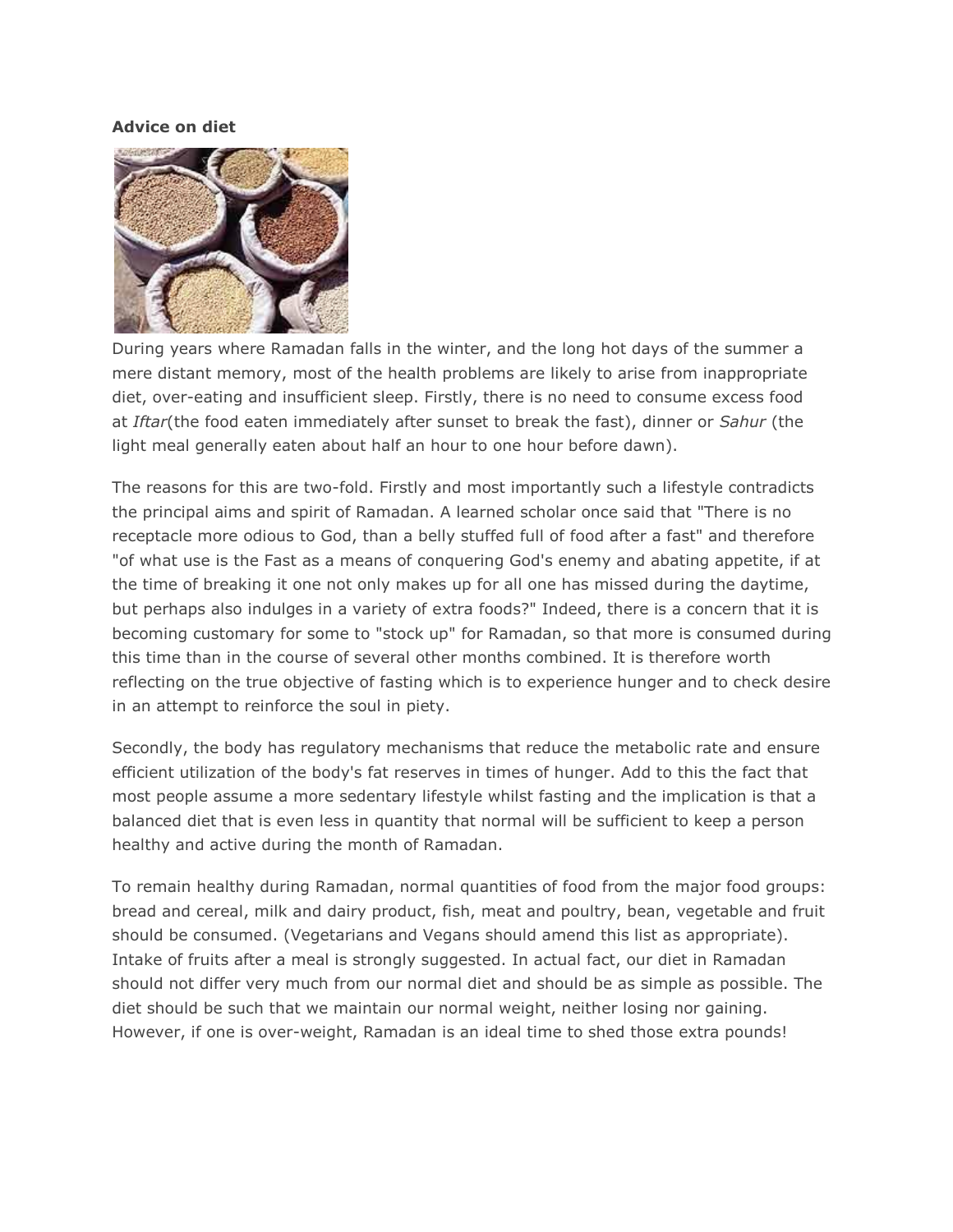

In view of the long hours of fasting, we should consume the so-called 'complex carbohydrates' or slow digesting foods at Sahur so that the food lasts longer (about 8 hours) making you less hungry during the day. These complex carbohydrates are found in foods that contain grains and seeds like barley, wheat, oats, millet, semolina, beans, lentils, wholemeal flour, and unpolished rice.

In contrast, refined carbohydrates or fast-digesting foods last for only 3 to 4 hours and may be better taken at Iftar to rapidly restore blood glucose levels. Fast-burning foods include foods that contain sugar and white flour. Dates are an excellent source of sugar, fibre, carbohydrates, potassium and magnesium and have been recommended since the days of the Prophet Mohammed (pbuh) as a good way of breaking the fast.

Fried foods, very spicy foods and foods containing too much sugar such as sweets, the delight of many Muslims, can cause health problems and should be limited during Ramadan. They cause indigestion, heartburn, and weight problems. Fasting can often increase gastric acidity levels in the stomach causing a burning feeling, a heaviness in the stomach and a sour mouth. This can be overcome by eating foods rich in fibre such as whole wheat bread, vegetables, humus, beans and fruits. These foods trigger muscular action, churning and mixing of food, breaking it into small particles, and thus help reduce the build up of acid in the stomach.

Drinking of sufficient water and juices between Iftar and sleep to avoid dehydration and for detoxification of the digestive system should be encouraged in fasting individuals. However, the intake of large amounts of caffeine-containing beverages should be avoided especially at Sahur. For example, drinking too much tea will make one pass more urine and inevitably cause the loss of valuable mineral salts that your body would otherwise need during the day. Fruits such as bananas are a good source of potassium, magnesium and carbohydrates. However, bananas can cause constipation and their intake has to be balanced with adequate fibre intake.

It is recommended that everyone engage in some kind of light exercise, such as stretching or walking. Exercise, together with a balanced diet, should help everyone watch their weight during Ramadan. Anyone overweight should increase the amount of exercise and reduce the amount of food intake to help reduce weight.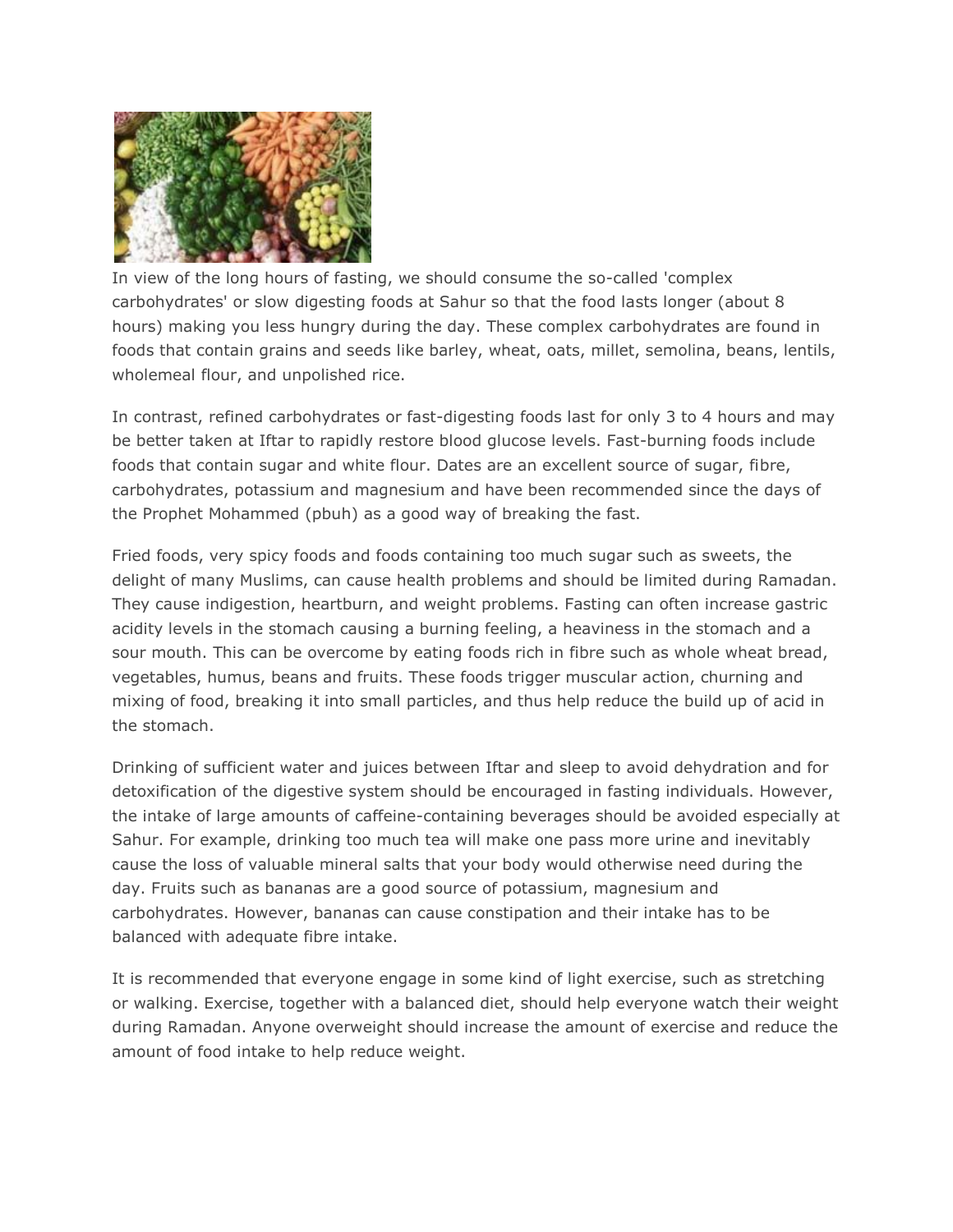It is also important to follow good time management procedures for Ibada (prayer and other religious activities), sleep, studies, work, and physical activities or exercise. A good balance in the amount of time attributed for each activity will lead to a healthier body and mind in Ramadan.

## **Advice for the sick who fast during Ramadan**

Ramadan fasting is obligatory for the healthy adult but when fasting may significantly affect the health of the fasting individual or when one is genuinely sick, Islam exempts him from fasting. "God intends every facility for you, he does not want to put you into difficulties" (Quran 2:185). However, a significant number of ill patients, for whatever reasons, do decide to observe the fast. And it is these patients who need to seek the opinion of health professionals on an individual basis.

Those suffering from minor ailments really do not have any problems fasting. Those suffering from acute conditions may need advice about altering their dosing regimen i.e. the amount and frequency of their medication. Drugs that are normally required to be taken frequently, such as many antibiotics, can be problematic for the fasting patient. However, the increasing availability of alternative drugs with long half-lives (circulation times in the body) and the increasing formulation of short-acting drugs as sustained release preparations have offered much needed assistance to fasting patients.

For example patients suffering from acute upper respiratory infections such as a severe sore throat may still be able to fast. Normally such a patient may be prescribed antibiotics that have to be taken 3 or 4 times a day and would not be able to fast. However in order to facilitate fasting, the patient could be given a long-acting antibiotic such as Septrin (cotrimaxozole), which only needs to be taken once every 12 hours, or Zithromax (azithromycin), which only needs to be taken once daily. This can only be done when the infecting organisms are treatable with the alternative antibiotics and this needs to be discussed with the patient's own medical practitioner on a case-by-case basis.



Medicines cannot be taken according to the rules of fasting, but Muslims should not risk making

themselves ill